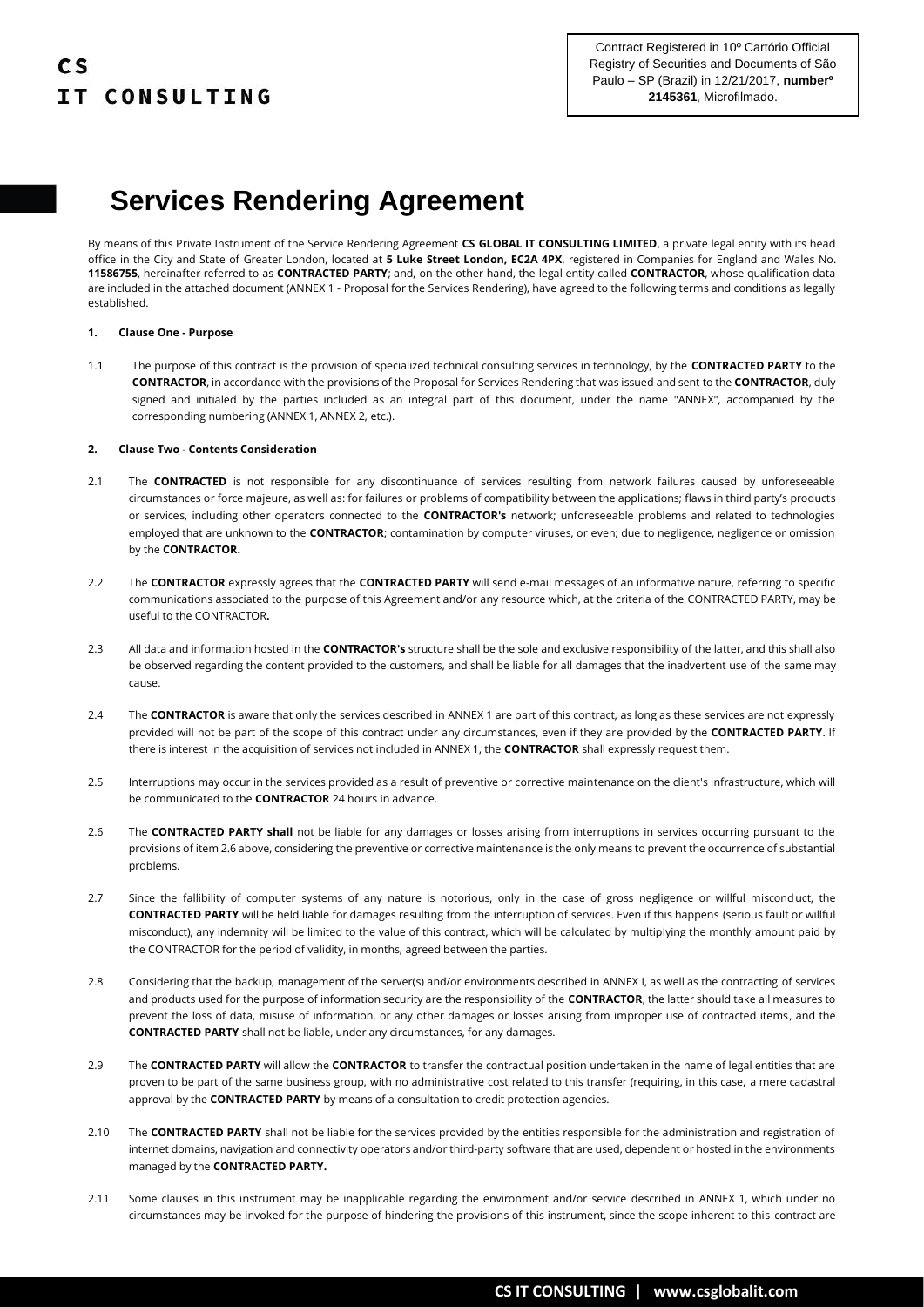sufficiently outlined in ANNEX 1 and, in addition to this, the **CONTRACTED PARTY** provided the **CONTRACTOR** with all clarifications necessary to the good understanding of the adjustment between the parties.

- 2.12 Hardware sharing, or "SHARE" environment, WHEN APPLICABLE, dynamically means that the **CONTRACTOR** shall have exclusivity in the contracted components according to the chosen plan, but in no case, will be enabled to, exclusively, use the equipment provided for the work scope of the plan, in compliance with the limits imposed.
- 2.13 The user codes and their access passwords are proprietary and non-transferable, and cannot be the object of any commercialization or assignment of use, assuming that the **CONTRACTOR** is responsible for their improper use. In addition to this, since the **CONTRACTED PARTY** will not have said access passwords, no case of joint or even subsidiary liability will be admitted for the inappropriate use of the same.
- 2.14 The **CONTRACTED PARTY** does not endorse the content of any user communications and content posted on the Internet, and therefore cannot be held liable for the transmission of illegal, defamatory, privacy violation, abusive, threatening, obscene, discriminatory, injurious or objectionable content that in any way, infringes or may infringe any kind of right or that simply contravenes the good manners.
- 2.15 The **CONTRACTED PARTY** shall not be liable for violations of data and information resulting from actions taken by employees, agents or persons authorized by the **CONTRACTOR**, nor of those resulting from criminal or irregular action by third parties ("hackers"), when the managed environment, and/or chosen service plan does not include Protection and Security Services, managed by the **CONTRACTED PARTY.**
- 2.16 In case of misuse by the **CONTRACTOR** or any third party of the **CONTRACTOR** 's user code and/or password, the **CONTRACTED PARTY** may terminate this instrument unilaterally, regardless of prior notification, without the payment of any type of indemnification or reimbursement to the **CONTRACTOR.**
- 2.17 As a basic assumption of the services rendering, the **CONTRACTED PARTY**, is not equipped with the means to control the content of the data transmitted, disseminated or made available to the public by the **CONTRACTOR** during the use of the resources hired. However, if the **CONTRACTED PARTY** is notified, even if anonymously, regarding any behavior and/or method practiced by the **CONTRACTOR** that is contrary to the provisions of this instrument, the applicable law or even the basic rules, even if not written, coexistence with other persons, the **CONTRACTED PARTY** in accordance with the seriousness of the situation can SUSPEND OR CANCEL THE HIRED SERVICES IMMEDIATELY without any losses related to payment, which in this case, will be due in full (up to the end of the agreed term).
- 2.18 The **CONTRACTED PARTY** shall not be held liable for the improper or inappropriate use of the Software and/or any product provided to the **CONTRACTOR** as well as for any loss or damage sustained by the **CONTRACTOR** or any third party as a result of this improper or inappropriate use, and the **CONTRACTOR** will agree to maintain the **CONTRACTED PARTY** free and exempt from any liability, duty or liability arising from claims related to the provisions of this clause, and the **CONTRACTOR** will be in charge of all procedures to hold the **CONTRACTED**  PARTY safe and harmless from the judicial or administrative proceedings that may be filed in their name. If this is not feasible due to an irreversible decision of the competent authority, the **CONTRACTOR** undertakes to indemnify any and all losses that may be imposed on the **CONTRACTED PARTY** regardless of the nature.
- 2.19 The contents of this instrument and the Commercial Proposal, its Annexes and all other documents related to this instrument or **CONTRACTOR's** Proposal are confidential and neither Party may provide or disclose this confidential information to any unauthorized third parties. The confidentiality obligation shall remain in force during the validity of this Commercial Proposal and within 6 (six) months after the respective termination, with the exception that the **CONTRACTED PARTY shall have** the right to advertise in its publicity and promotional material the disclosure of the business name, trademarks and other distinctive signs of the **CONTRACTOR**, regardless of prior authorization.

### **3. Clause Three – Obligations of the CONTRACTED PARTY**

- 3.1 Provide the services indicated in this contract, observing the necessary quality standards and the norms applicable to the area of operation, as well as the specifications established with the **CONTRACTOR** that are related to the provisions stated in ANNEX 1.
- 3.2 Provide support, management and remote assistance during the rendering of the services outlined in this document (according to scope agreed in ANNEX 1), observing that REMOTE service represents the standard to be performed on a daily basis, and the **CONTRACTOR** may request, at any moment, face-to-face service, by means of the commercial approval of the costs inherent to the case.
- 3.3 Maintain and request the maintenance for the company and respective representatives of the confidentiality standard of any data, materials, information, documents, technical or commercial specifications, innovations and improvements that may arise of as a result of the provision of the adjusted services rendered by the **CONTRACTOR** or third parties, and may not, under any circumstance, disclose, reproduce, use, give or inform the same to third parties, even after termination of this agreement, under penalty of civil and criminal liability.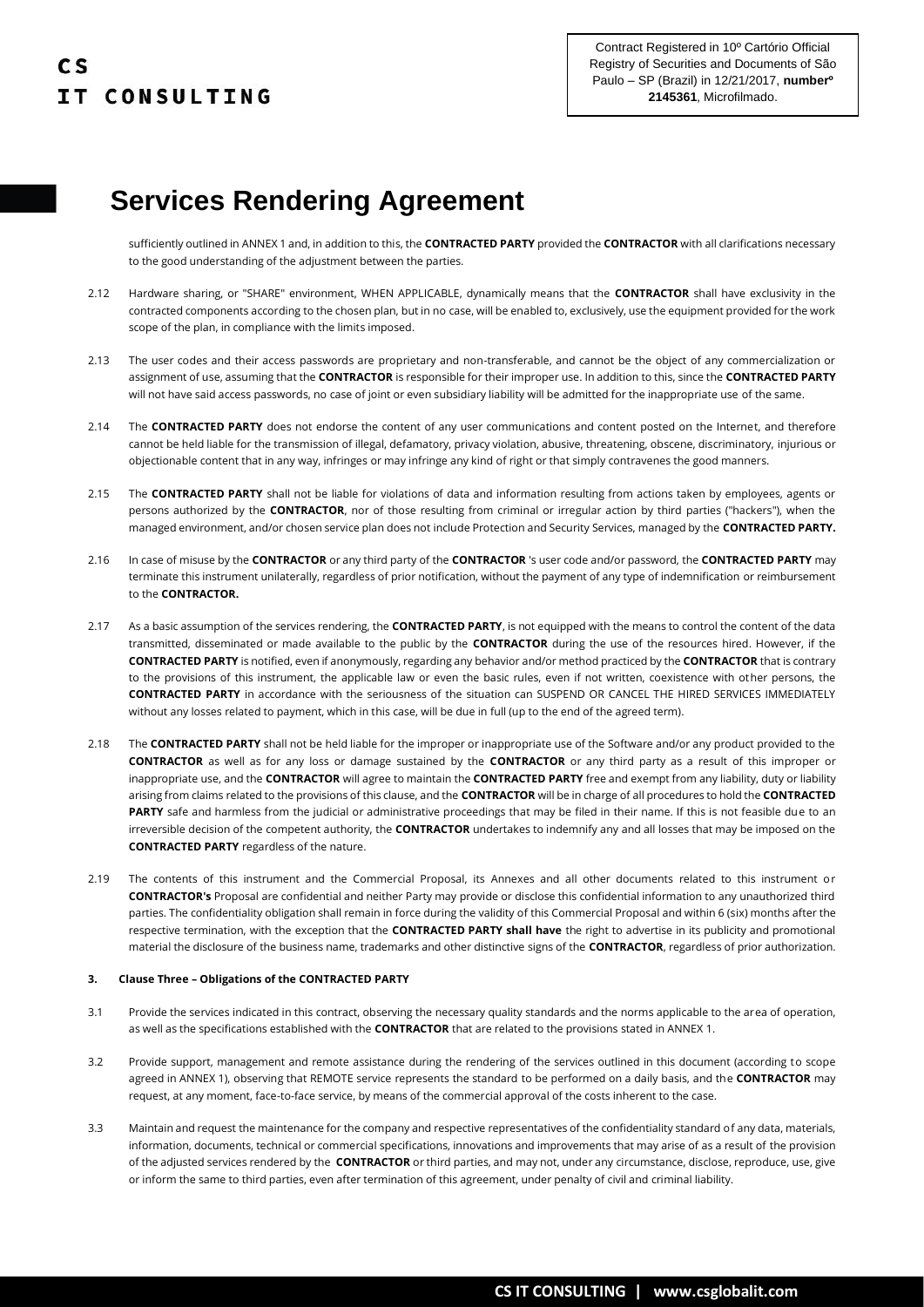- 3.4 Respect any and all copyright, especially the documentation and technical specification of the business consultancy which is the purpose of this contract, whether owned by the **CONTRACTOR** or third parties, under penalty of liability within the scope of the terms of Law 9.610/1998.
- 3.5 Make the efforts necessary to meet the expectations of the **CONTRACTOR**, complying with any reasonable request and any procedures, rules and regulations that the **CONTRACTOR** may require, also using correct and legal means to increase and improve the business and reputation of the **CONTRACTOR** in the market in which they operate.
- 3.6 Observe the current laws and internal policies of the **CONTRACTOR** regarding the equipment used, computers, servers, resources or internet components.
- 3.7 Inform the **CONTRACTOR** about any issue that may compromise the quality and timeliness of the contracted services, with a purpose of achievement of the quality standard observed in services rendered.
- 3.8 Submit the invoice referring to the services rendered with at least 15 days in beforehand in terms of the agreed maturity and it should be borne in mind that the amounts that do not represent the **CONTRACTED PARTY's** payment may be charged by means of a debit note.

### **4. Clause Four - OBLIGATIONS OF THE CONTRACTOR**

- 4.1 Maintain the **CONTRACTED PARTY** informed of any decisions of a managerial, technical or administrative nature that may affect or relate to the streamlining of the services comprised in this document and its annexes, as well as any aspect that influences the amount of access and use of the current "*capacity*" accomplished.
- 4.2 Make payments in due time to **CONTRACTOR**, under penalty of suspension of services provided.
- 4.3 Provide and maintain only true, up-to-date and complete information, declaring that the use of false, invalid, incorrect or third-party data is the sole responsibility and may result in termination of the agreement between the **CONTRACTED PARTY** and the **CONTRACTOR** and, consequently, the IMMEDIATE CANCELLATION OF THE CONTRACTED PLAN or SERVICE, WITHOUT NOTIFICATION IN BEFOREHAND, and, also, the characterization of unlawful act practices, subjecting it to the penalties provided by law.
- 4.4 Authorize the **CONTRACTED PARTY** to provide the information stated in its registrations to the domain registration agencies, and to its strategic, commercial or technical partners, in order to improve the offering of the conditions of products and/or resources to the **CONTRACTOR**.
- 4.5 Inform the **CONTRACTED PARTY** whenever there is a change in the registration information, including, but not limited to, any change in the address to which the collection documents should be sent, as well as changes in telephone numbers, e-mails or the name of the contact person, which must be informed in any of the means made provided by the **CONTRACTED PARTY** for the customer service.
- 4.6 Ensure that the plan and/or detailed scope in ANNEX 1 will comply with the requirements, and the CONTRACTOR will be the sole and exclusive responsible for requesting adjustments deemed as necessary, whenever appropriate, to increase or decrease the contracted capacity, in order to maintain the infrastructure available always on a par to the demands.
- 4.7 Refrain from performing any actions that may jeopardize the stability of the **CONTRACTED PARTY's** network and infrastructure, under penalty of immediate suspension or termination of this Agreement by the **CONTRACTED PARTY** at the sole discretion of the latter.
- 4.8. Ensure that the equipment allocated in its premises, when applicable to the scope of this contract will be preserved with absolute care, assuming full responsibility for any damages caused, regardless of their origin.
- 4.9 Manage the user code and the respective private password, fully assuming any responsibility for the use of the same, or actions taken through them, including, but not limited to the economic charges resulting from such use, especially regarding loss of data, virus contamination, network intrusion, theft of data or information, sending of offensive and/or inappropriate electronic messages to other Internet users and other behaviors that may jeopardize other users and/or systems connected to the Internet, as well as for any other actions that are in disagreement with the current legislation.
- 4.10 The **CONTRACTOR** assumes, exclusively, without restrictions or reservations, all the responsibilities arising from actions conducted by the latter as a user of the worldwide computer network, being responsible for the misuse of the resources contracted in this this document and especially, in an exclusive manner, liability for actions, damages and losses that may result from the non-compliance with the obligations assumed in this instrument.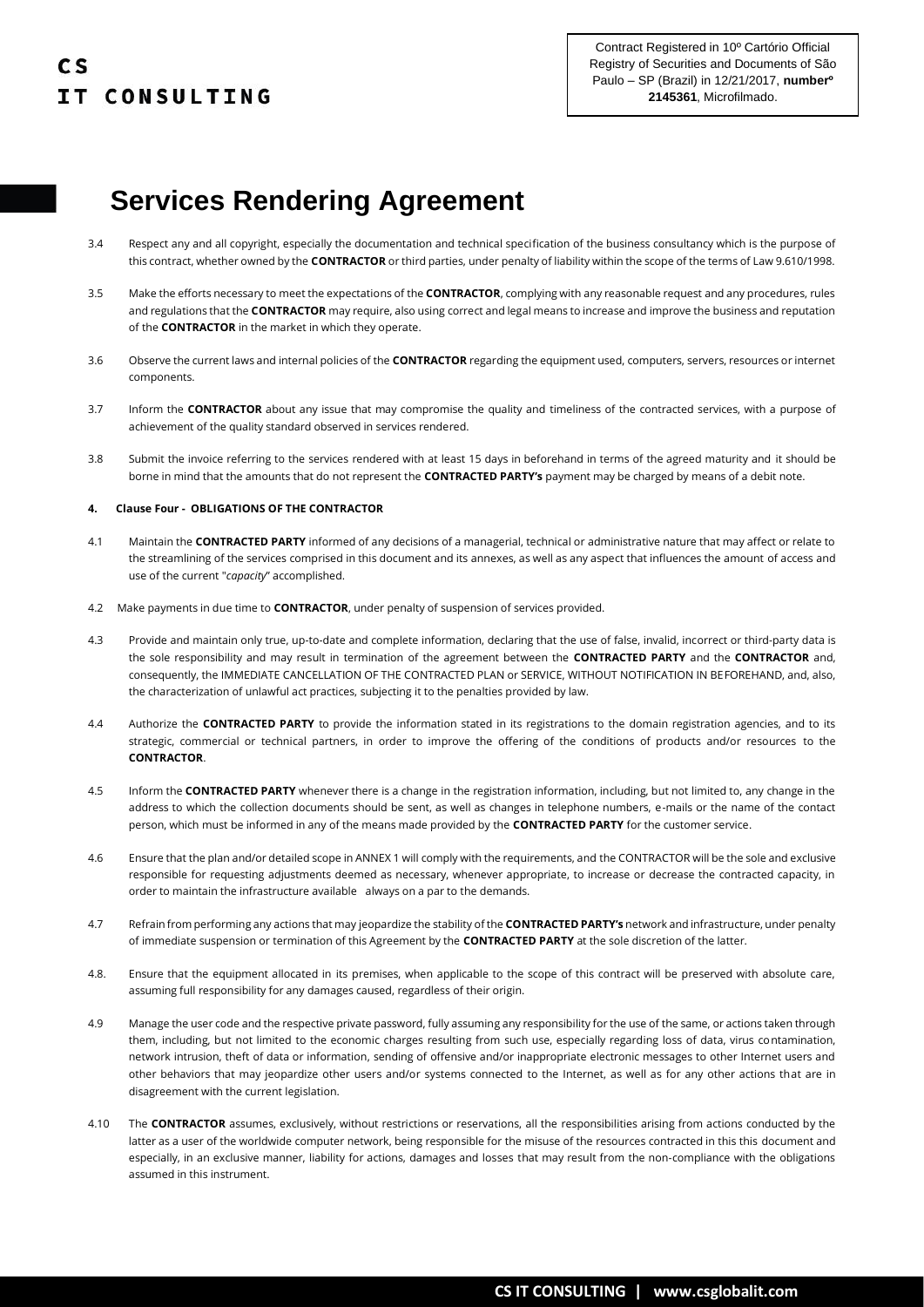4.11 The **CONTRACTOR** shall be responsible for any and all data, including audiovisual information, stored, transmitted, disclosed and/or made available on any servers and/or websites hosted in the **CONTRACTED PARTY's** structure.

#### **5. Clause Five - Warranties.**

- 5.1 It is already agreed that the provision of services, projects, relocations, refits or other actions of the same nature, within the liability regime of the **CONTRACTED PARTY** shall be considered by the **CONTRACTOR**, within the quality and standard parameters established to maintain the quality level and reliability of services provided and information security.
- 5.2 The services may be suspended if there is a delay of more than 30 (thirty) days in the payment of fees due by the **CONTRACTOR** to the **CONTRACTED PARTY.** In this case, the services will be released within 72 (seventy-two) working hours after payment of the debt**.**
- 5.3 Due to the complexity and impossibility that the computer systems will be void of flaws, as a result of their nature, the parties agree that the **CONTRACTED PARTY** shall not be liable under any circumstances for invasions or alterations in the environment of the **CONTRACTOR,** resulting from the action of third parties, including but not limited to hackers and/or crackers. The **CONTRACTED PARTY** in this case must repair any undue alteration, as long as it can be repaired, within a timeframe compatible with the complexity of the problem (observing that, within the specific situation, it may be necessary to contract complementary services provided by third parties, whose costs will be borne exclusively by the **CONTRACTOR,** after the approval in beforehand by the latter.
- 5.4. The **CONTRACTOR** shall perform and keep up-to-date backup copies of the data hosted on the **CONTRACTED PARTY's** infrastructure, when applicable to the scope defined in ANNEX 1.

#### **6. Clause Six - Contract Term**

- 6.1 This contract shall be in force for the period specified in ANNEX 1 and shall enter into force on the date of its signing and it is understood that any renewal shall be subject to an express term, which shall be drawn up after the adjustment between the parties regarding the commercial conditions applicable in that case and shall be designated as ANNEX to this instrument (in compliance with the development of the identification number, in other words, ANNEX 2, ANNEX 3, etc.). In the case of a delay in the renewal, and if there is no solution regarding the continuation of the services, the **CONTRACTED PARTY** may suggest an extension of the term of this instrument, and as soon as a decision is provided regarding the new conditions, they will be back dated to the closing date of this document and the **CONTRACTED PARTY shall be** entitled to charge for the payment of the differences observed in one installment.
- 6.2 This agreement might be undone without penalty within 30 (thirty) days prior to the termination of this instrument, by either party, upon prior and express notice on a notification on the company letterhead signed by a legal representative of the same with the signature notarized by a notary and an official document proving the current representation.
- 6.3 In the case of the early termination of this instrument, or failure to comply with the prior notice set forth in clause 6.2, the application of a penalty corresponding to 50% of the total monthly amount in force, multiplied by the number of months remaining for the termination of the contractual term, according to the *\*Calculation of the Fine Termination Formula,* without prejudice to the repair of any losses and damages caused.

*\* Fine Termination Formula Calculation*, **= Vm x 50% x (nT - nO),** where:

| $V =$ Amount to be paid by the CLIENT.                                                                                                                |
|-------------------------------------------------------------------------------------------------------------------------------------------------------|
| Vm = Total value of the current monthly payment.                                                                                                      |
| nT = Total number of contracted months (or extended period).                                                                                          |
| nO = Number of months elapsed from the date of activation or extension of the Contract, as feasible, until the date of termination of the Contract or |
| extended period.                                                                                                                                      |
| $x = Multiblication factor.$                                                                                                                          |

6.4 This agreement shall be automatically terminated if any of the parties does not provide the other party with the information necessary for the provision of the services encompassed in this contract, for a period exceeding 15 (fifteen) calendar days, and in this case the infringing party will be required to pay a fine provided for in clause 6.3.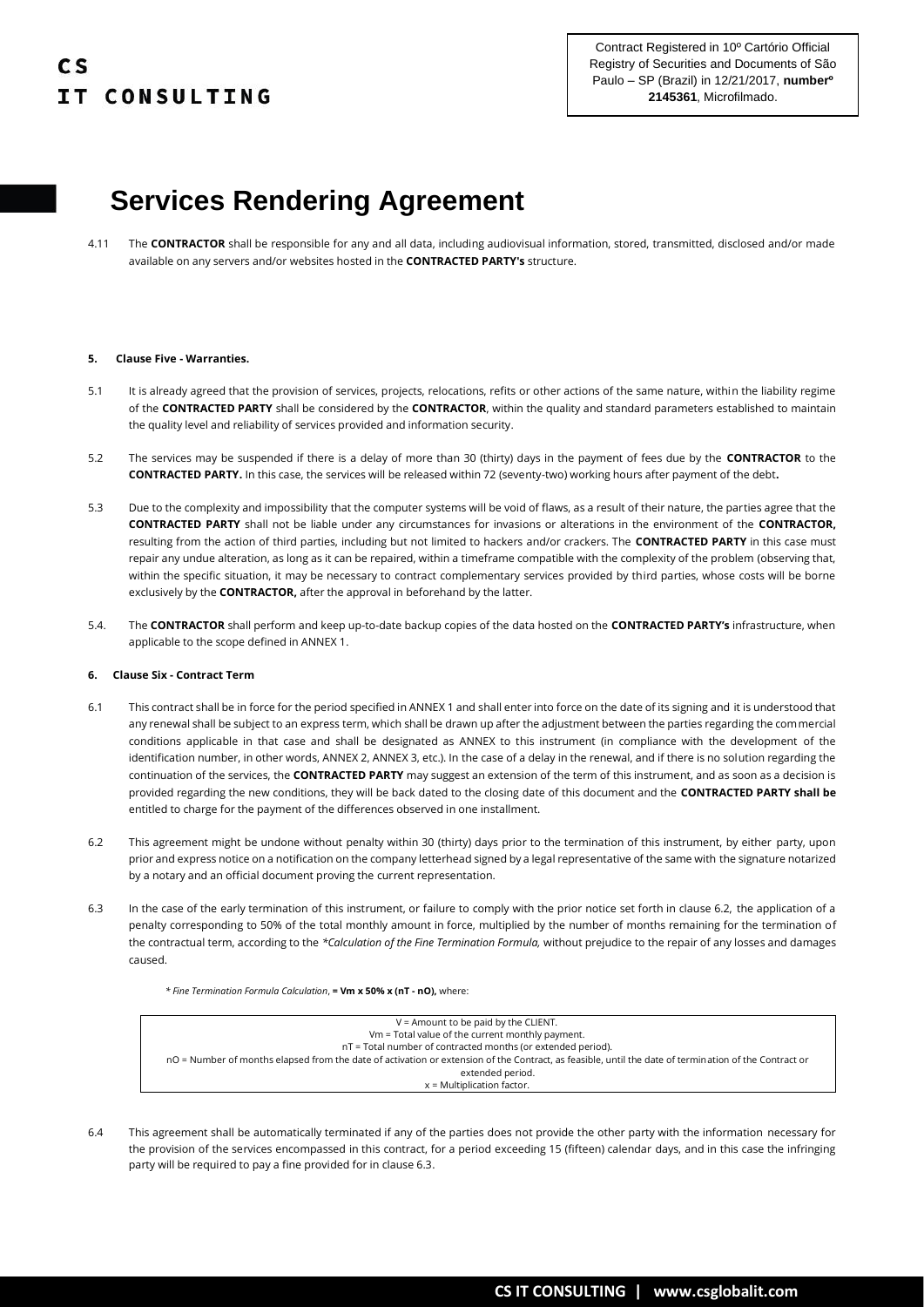- 6.5 If the **CONTRACTOR** requests the cancellation of the Plan or terminates this Agreement, for any reason, the **CONTRACTOR** agrees to settle and immediately provide the payment of any existing and pending debts, for the periods already made available and not yet paid, and if feasible, without the payment of the possible payment of a fine for early termination, interest and monetary correction.
- 6.6 In addition to the termination cases already provided for in this agreement, this instrument will be automatically terminated in the case of a request for judicial recovery, bankruptcy or insolvency of either party.
- 6.7 The **CONTRACTOR** declares to be aware that, with the cancellation of its Plan and/or CONTRACT, for any reason, all content, such as, but not limited to, any and all files, information, data stored or managed by the **CONTRACTED PARTY** will be automatically erased, without the possibility of recovery and without incurring any burden to the **CONTRACTED PARTY** or provision of any indemnification right to the **CONTRACTOR.** The **CONTRACTED PARTY shall** not be responsible for any files, documents, e-mails, data and any other types of information regarding the said account that are stored at the premises of the infrastructure of the Latter or at the PARTNERS representatives.

### **Clause Seven - Price and Payment Terms**

- 7.1 For the services rendered, the **CONTRACTOR** will pay on a monthly basis to the **CONTRACTED PARTY** the amount described in Annex 1, which will be added to the amounts that may be established by means of amendments to this **instrument,** maturing on the date indicated in the document on a monthly basis, and any payments in beforehand can be accomplished by means of an agreement between the parties. Payments will always be made by means of collection documents, and under no circumstance any other payment method will be allowed.
- 7.2 If this instrument is in force for more than 12 months after the expiration of this period, the price of the services will be automatically adjusted by means of the application of the Consumer Price Index (CPI). In the case of validity of 12 months or less, the prices referring to a possible new period shall be freely negotiated between the parties.
- 7.3 Payments will be made based on the "month due" system, by means of the presentation of an invoice. Extra services (if any) will be paid by means of their own reports and by submitting the relevant debit notes, or services out of scope, with the request duly registered and approved at the Customer's Center by the **CONTRACTED PARTY**.
- 7.4 Expenses arising from the activities carried out by the **CONTRACTED PARTY,** for the execution of the service and purpose of this contract, such as, air tickets, hotels, meals, taxi, parking, fuel, toll, follow-up, development of projects and/or visits to the Data Center, not considered in ANNEX 1, shall be borne by the **CONTRACTOR,** subject to prior approval by the **CONTRACTOR**.
- 7.5 The lack of payment of the price on the respective maturity date will result in the application of the late payment penalty equal to 10% (ten percent) of outstanding amounts, default interest of 1% per month, plus administrative fees for issue and/or write-off of securities registered with the bank. If there is a delay of more than 30 days, the monetary correction of the amount in arrears, calculated through the CPI, will also be due.
- 7.6 In case the **CONTRACTOR** selects a form of payment other than the standard established in clause 7.1, the latter will be responsible for the fees and other fees required to implement and develop the method chosen, and the **CONTRACTED PARTY** will be exempt of any responsibility for the expense.

#### **8. Clause Eight - General Provisions**

- 8.1 Within the scope of this contract, there is no establishment between the parties, of any form of partnership, association, mandate, representation, agency or consortium and the **CONTRACTED PARTY** will be entitled to make use of the logo or trademark of the **CONTRACTOR** without prior express authorization of the latter.
- 8.2 This adjustment supersedes any prior understanding, agreement or addendum on the same object, and will also prevail over any other declaration of the intention of the parties.
- 8.3 The lack of action of the parties, in case of breach of the agreement, shall not entail novation, contractual alteration or waiver of rights, with the exception that the innocent party shall have the right to demand from the opposing party the full compliance with the agreement at any time.
- 8.4 This agreement cannot be transferred by any of the parties, with the exception of the single agreement outlined in clause 2.10, nor granted as a guarantee of obligations, without prior written consent of the other party.
- 8.5 The contracting parties elect the Forum of the District of the Capital of the State of São Paulo to resolve any matter arising from the terms and conditions of this Agreement, which is irrevocably and irreversibly signed, binding the Parties, as well as their heirs and successors under any circumstance.